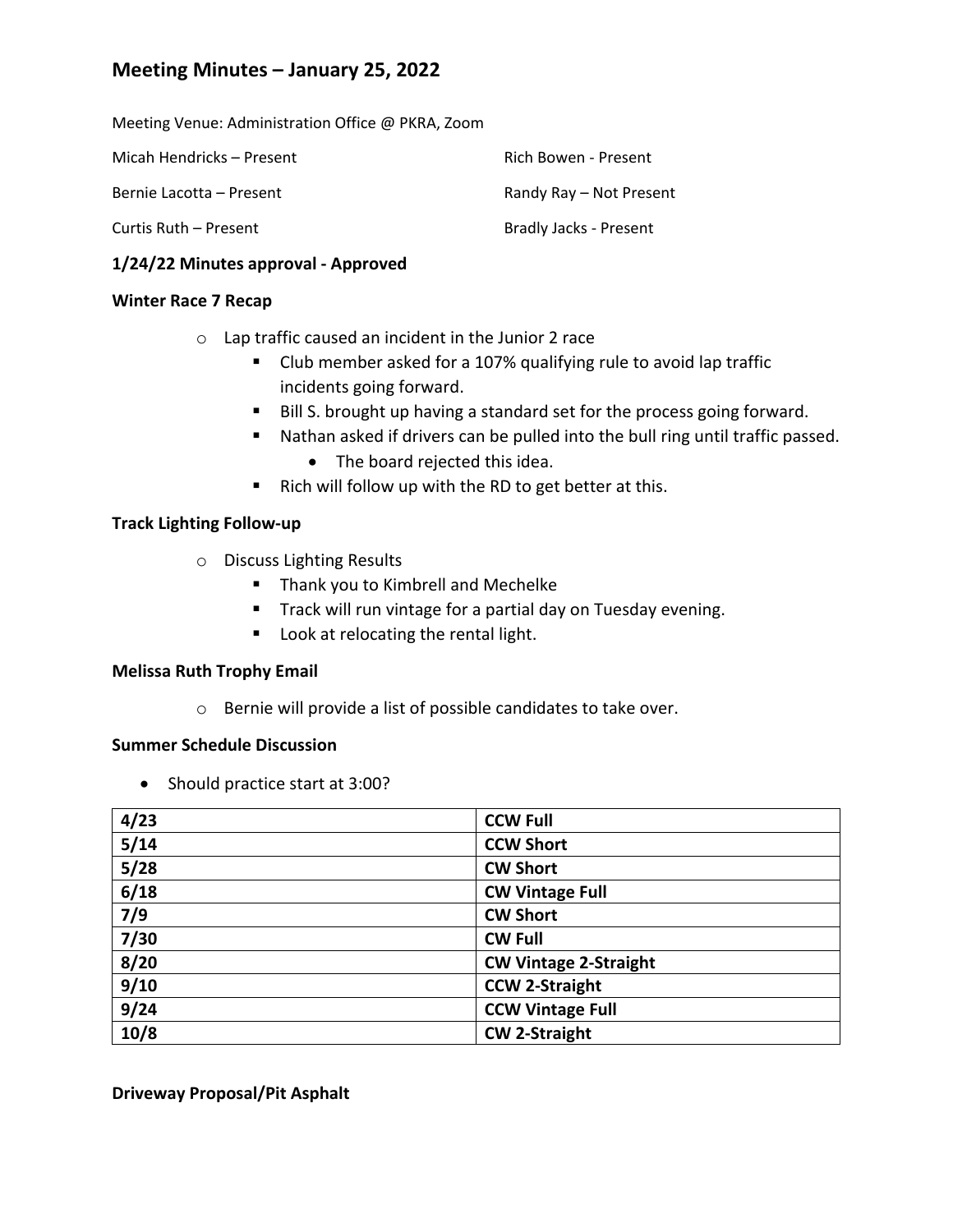# **Meeting Minutes – January 25, 2022**

- o The drive access will require permits, which will take 4 months.
	- **Look at all permits that may need to be added in the future, and combine**

## **Track Additions**

- **•** Ongoing Discussion
	- BJacks to draw out in Illustrator

## **Track Insurance**

**Any updates?** 

# **Track Work Day**

- Saturday  $@$  3:00 to 5:00
	- Curb Painting
	- Weeds
	- Notice to the club that practice will be 9-3

# **Track Handyman**

**•** Ongoing Discussion

### **Ongoing Discussions**

- o Endurance schedule (Micah)
	- $\blacksquare$  Will be April 2<sup>nd</sup>, 2022
		- $\bullet$
- o COTA updates
	- **Micah chatting with Andy this weekend**
- o Rotax Updates
	- **Track will abandon it at the end of the season**
- o Signal Lights (Curtis)
	- Scott C working on.
- o Clarify Holiday practices going forward
	- **Micah to put together a list for adoption** 
		- $\bullet$
- o Matt England requested Pit Spot 1,
	- Will allow the spot reservation for full price front row
		- Did he pay for the spot?
		- Uses it, and hasn't paid through MSR
- o Bernie wants to get weed treatment scheduled
- o BJacks to call for photo submissions from members for website updates
- o Look at LED signage for info, and LED flag flags
	- The system is called "track systems"
- o Club is asking for regular corner workers
	- **Look at advertising locally**